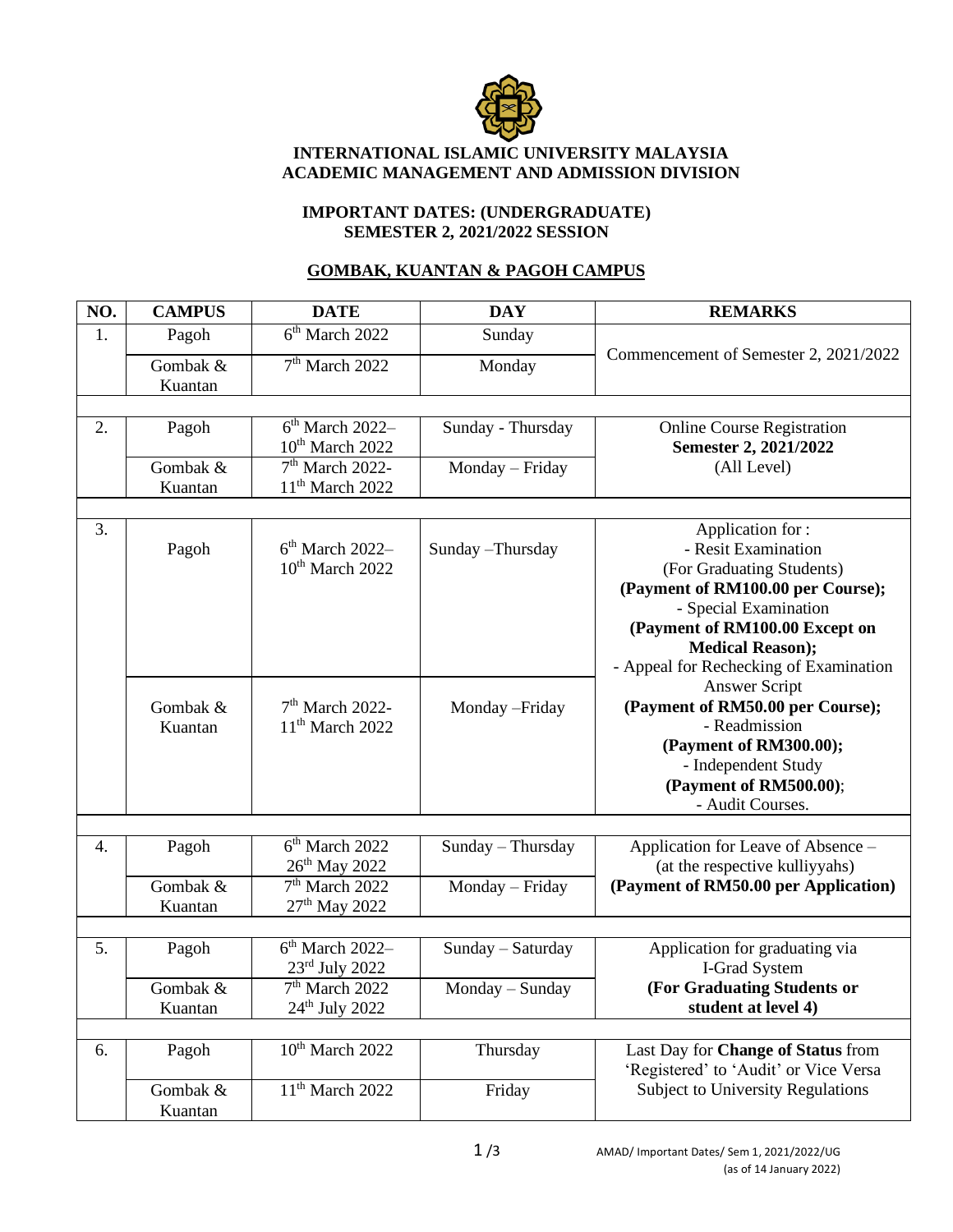| NO. | <b>CAMPUS</b>       | <b>DATE</b>                                               | <b>DAY</b>        | <b>REMARKS</b>                                                                                                                                       |
|-----|---------------------|-----------------------------------------------------------|-------------------|------------------------------------------------------------------------------------------------------------------------------------------------------|
| 7.  | Pagoh               | $\overline{6^{th}}$ March 2022-<br>$17th$ March 2022      | Sunday - Thursday | Dates for Resit/<br><b>Special Examination</b>                                                                                                       |
|     | Gombak &<br>Kuantan | 7 <sup>th</sup> March 2022<br>18 <sup>th</sup> March 2022 | Monday - Friday   |                                                                                                                                                      |
|     |                     |                                                           |                   |                                                                                                                                                      |
| 8.  | Pagoh               | $6th$ March 2022-<br>$7th$ July 2022                      | Monday - Thursday | Online Application for Change of<br>Programme (via Student Portal)<br>(Payment of RM 100.00 & submit<br>receipt payment to AMAD for<br>verification) |
|     | Gombak &<br>Kuantan | $7th$ March 2022 -<br>$7th$ July 2022                     | Monday-Thursday   | (Only via online and any application via<br>letter/email etc will not be entertained. Any<br>decision is subject to committee approval)              |
|     |                     |                                                           |                   | Note: Please refer to the latest<br>announcement on AMAD Website for<br>deadline COP to Kulliyyah of Education                                       |
|     |                     |                                                           |                   |                                                                                                                                                      |
| 9.  | Pagoh               | $13^{th}$ March $2022 -$<br>31 <sup>st</sup> March 2022   | Sunday - Thursday | Drop Only Period                                                                                                                                     |
|     | Gombak &            | 14 <sup>th</sup> March 2022-                              | Monday - Friday   |                                                                                                                                                      |
|     | Kuantan             | $1st$ April 2022                                          |                   |                                                                                                                                                      |
| 10. | Pagoh               | $1st$ April 2022                                          | Friday / 4.00pm   | Change Student Status to NR for<br>Non-Registration.<br>(System Automate)                                                                            |
|     | Gombak &<br>Kuantan | $1st$ April 2022                                          | Friday / 4.00pm   |                                                                                                                                                      |
|     |                     |                                                           |                   |                                                                                                                                                      |
| 11. | Pagoh               | $3rd$ April 2022 –<br>12 <sup>th</sup> May 2022           | Sunday - Thursday | Withdrawal Within Period<br>(Payment of RM300.00 Per Course)                                                                                         |
|     | Gombak &<br>Kuantan | $4th$ April 2022 -<br>13 <sup>th</sup> May 2022           | Monday - Friday   |                                                                                                                                                      |
| 12. |                     | $14th$ April 2022                                         |                   |                                                                                                                                                      |
|     | Pagoh               |                                                           | Thursday          | Online Issuance of Preliminary<br>Examination Timetable/ after 5.00 pm<br>via announcement (AMAD Website)                                            |
|     | Gombak &<br>Kuantan | $14th$ April 2022                                         | Thursday          |                                                                                                                                                      |
|     |                     |                                                           |                   |                                                                                                                                                      |
| 13. | Pagoh               | 12 <sup>th</sup> May 2022                                 | Thursday          | Online Issuance of Final Examination<br>Timetable/ after 5.00 pm<br>(Online: Student Portal/ I-Ma'luum)                                              |
|     | Gombak &<br>Kuantan | $12^{th}$ May 2022                                        | Thursday          |                                                                                                                                                      |
|     |                     |                                                           |                   |                                                                                                                                                      |
| 14. | Pagoh               | 15 <sup>th</sup> May 2022-<br>$2nd$ June 2022             | Sunday-Thursday   | Withdrawal After Deadline<br>(Payment of RM500.00 Per Course)                                                                                        |
|     | Gombak &<br>Kuantan | 16 <sup>th</sup> May 2022-<br>$3rd$ June 2022             | Monday - Friday   |                                                                                                                                                      |